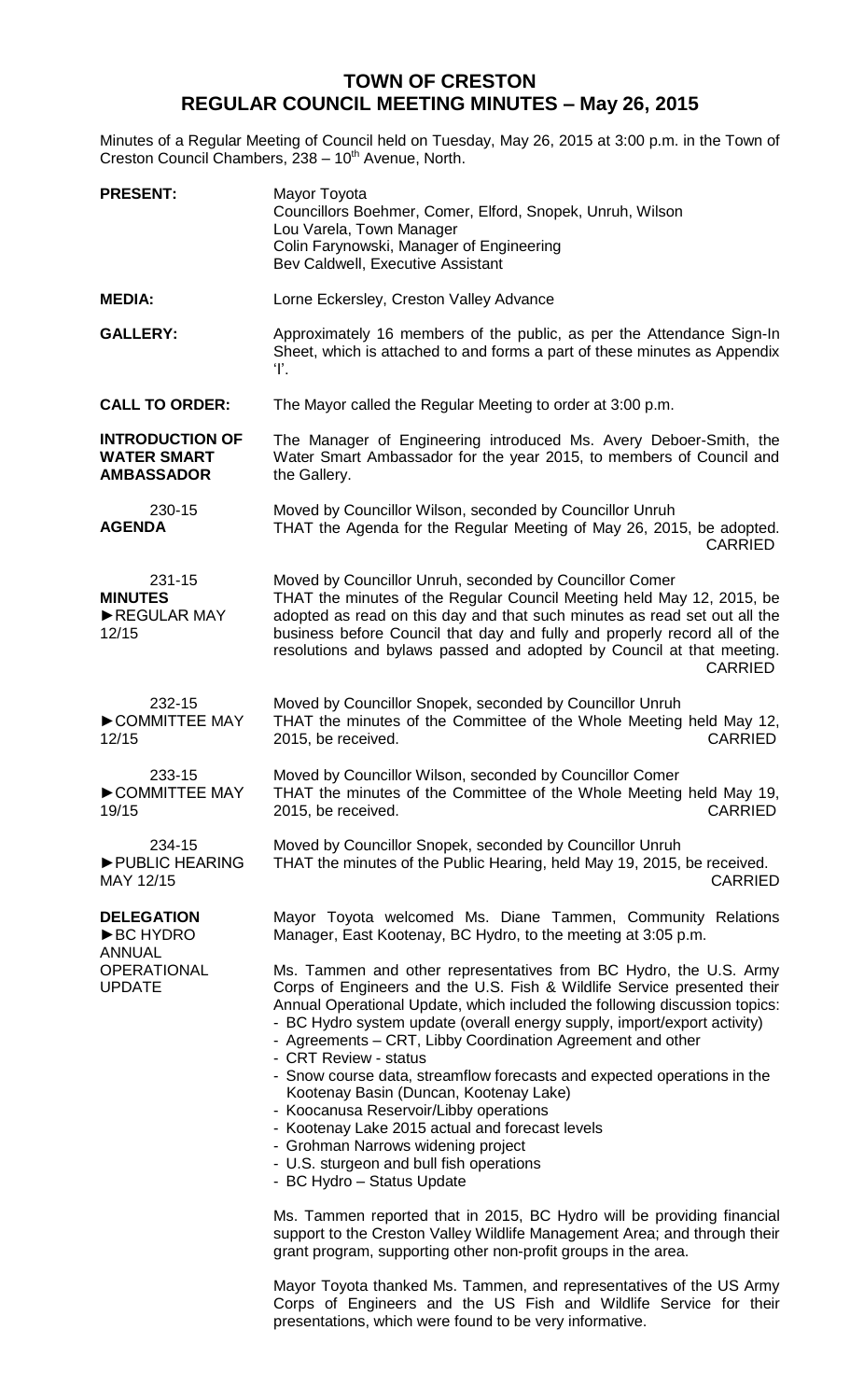| <b>COUNCIL</b><br><b>COMMITTEE</b><br>235-15<br>MAY 12/15 MTG<br><b>RECOMMENDATION</b><br><b>ASSET</b><br><b>MANAGEMENT</b> | Moved by Councillor Elford, seconded by Councillor Comer<br>THAT Council Committee Recommendation No. 1 from the May 12, 2015<br>Regular Committee of the Whole Meeting, be adopted as follows:<br><b>RECOMMENDATION NO. 1:</b><br>THAT the verbal presentation by the Manager of Engineering, regarding<br><b>CARRIED</b><br>Asset Management (Phase I), be received.                                                                                                                                                                                                                                                                                                                                                                 |
|-----------------------------------------------------------------------------------------------------------------------------|----------------------------------------------------------------------------------------------------------------------------------------------------------------------------------------------------------------------------------------------------------------------------------------------------------------------------------------------------------------------------------------------------------------------------------------------------------------------------------------------------------------------------------------------------------------------------------------------------------------------------------------------------------------------------------------------------------------------------------------|
| 236-15<br>MAY 19/15 MTG<br><b>RECOMMENDATION</b><br>PESTICIDE<br><b>TREATMENT</b>                                           | Moved by Councillor Elford, seconded by Councillor Boehmer<br>THAT Council Committee Recommendation No. 1 from the May 19, 2015<br>Regular Committee of the Whole Meeting, be adopted as follows:<br><b>RECOMMENDATION NO. 1:</b><br>THAT the verbal report by the Manager of Engineering, regarding<br>pesticide/herbicide use on Town properties, be received; THAT Council<br>supports staff following the current policy for the application of pesticide<br>management for infrastructure and hard landscaping surfaces on Town<br>properties for 2015; AND FURTHER, THAT staff draft an Integrated<br>Pesticide Management Policy for implementation in the Fall of 2015, for<br>Council's consideration.<br><b>CARRIED</b>      |
| 237-15<br>MAY 19/15 MTG<br><b>RECOMMENDATION</b><br>CEMETERY<br>SELECT COMM.<br>TERMS OF REF.                               | Moved by Councillor Unruh, seconded by Councillor Comer<br>THAT Council Committee Recommendation No. 2 from the May 19, 2015<br>Regular Committee of the Whole Meeting, be adopted as follows:<br><b>RECOMMENDATION NO. 2:</b><br>THAT Ltr #35 from the Director of Finance and Corporate Services,<br>regarding the Terms of Reference for a Cemetery Select Committee, be<br>received; THAT staff refer an amended Terms of Reference for the Town<br>of Creston's Cemetery Select Committee, and the appointment of<br>members to the Select Committee, to Council for consideration.<br><b>CARRIED</b>                                                                                                                             |
| 238-15<br>MAY 19/15 MTG<br><b>RECOMMENDATION</b><br>▶ PERMISSIVE TAX<br><b>EXEMPTION (VALLEY</b><br><b>COMM. SERVICES)</b>  | Moved by Councillor Unruh, seconded by Councillor Boehmer<br>THAT Council Committee Recommendation No. 3 from the May 19, 2015<br>Regular Committee of the Whole Meeting, be adopted as follows:<br><b>RECOMMENDATION NO. 3:</b><br>THAT Ltr #98 from Valley Community Services, regarding a Permissive<br>Tax Exemption for 915 Pine Street, be received; AND FURTHER, THAT<br>Valley Community Services be advised that Council will not be seeking<br>applications for additional Permissive Tax Exemptions in 2015, and that<br>Valley Community Services are encouraged to make application in 2016<br>for the taxation year 2017.<br><b>CARRIED</b>                                                                              |
| 239-15<br>MAY 19/15 MTG<br><b>RECOMMENDATION</b><br>COUNCIL<br><b>REMUNERATION</b><br><b>POLICY</b>                         | Moved by Councillor Unruh, seconded by Councillor Wilson<br>THAT Council Committee Recommendation No. 4 from the May 19, 2015<br>Regular Committee of the Whole Meeting, be adopted as follows:<br><b>RECOMMENDATION NO. 4:</b><br>THAT staff draft an amendment to the Council Remuneration Policy for the<br>Mayor and Councillors for the Town of Creston, that reflects the average<br>remuneration awarded in other municipalities with a population base of<br>4,000 to 6,000 within the Province, to be effective January 1, 2016, with an<br>annual increase that has minimal impact on budget; and to include a<br>remuneration review in the first year of the new term following a municipal<br>election.<br><b>CARRIED</b> |
| 240-15<br>MAY 19/15 MTG<br><b>RECOMMENDATION</b><br>BENEFIT PLAN<br>(COUNCIL)                                               | Moved by Councillor Boehmer, seconded by Councillor Snopek<br>THAT Council Committee Recommendation No. 5 from the May 19, 2015<br>Regular Committee of the Whole Meeting, be adopted as follows:<br><b>RECOMMENDATION NO. 5:</b><br>THAT the verbal report by the Director of Finance and Corporate Services,<br>regarding group benefits for members of Council, be received.                                                                                                                                                                                                                                                                                                                                                        |

CARRIED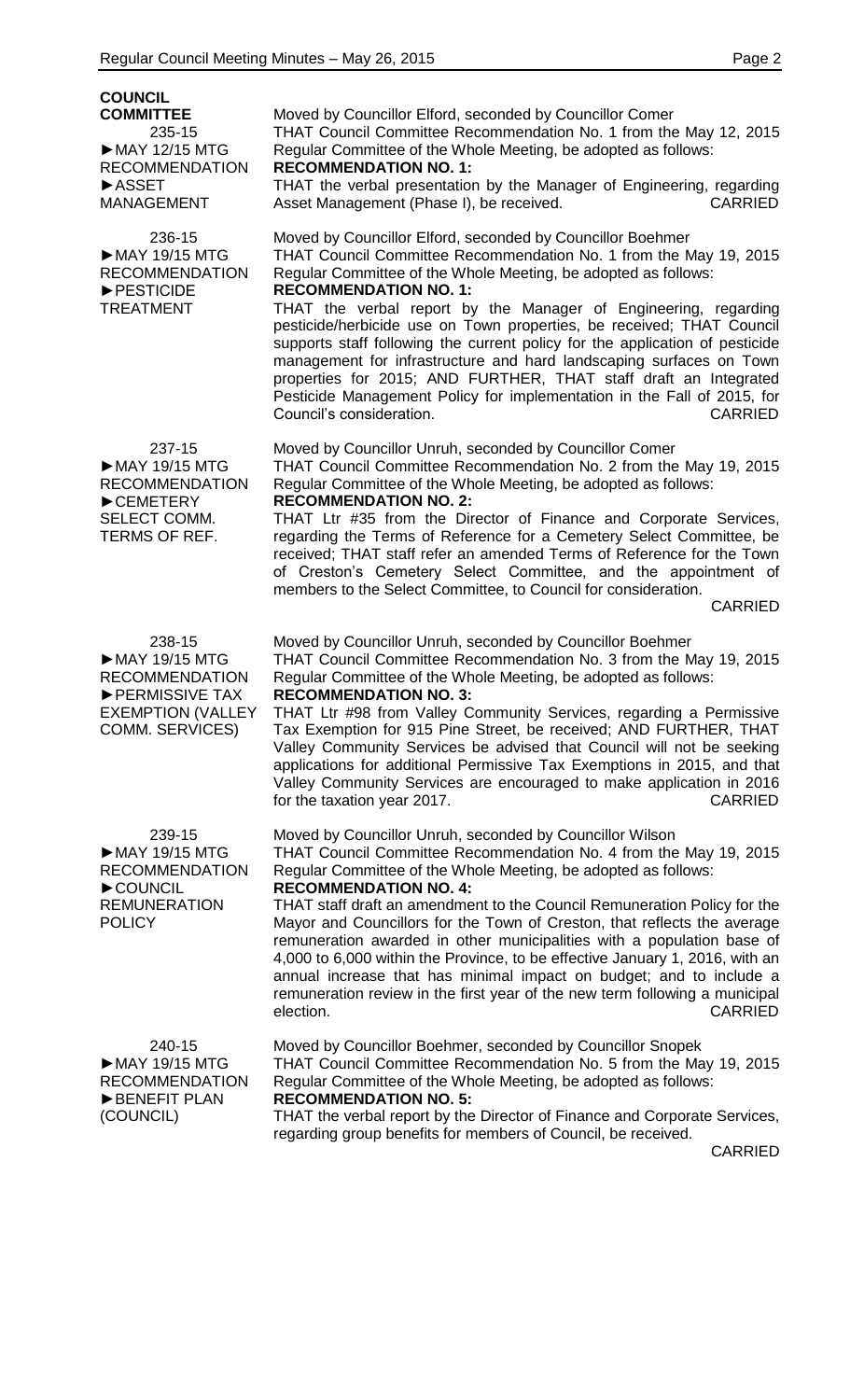241-15 ►MAY 19/15 MTG RECOMMENDATION ►HEALTH & WELLNESS Sept. 8/15 Reg. Mtg. Res. 374-15 Withdrew action due to lack of staff capacity to complete

242-15 ►BC HYDRO DELEGATION RE ANNUAL OPERA-TIONAL UPDATE

243-15 ►DVP #01/15 (713 CAVELL ST.) Moved by Councillor Boehmer, seconded by Councillor Comer THAT Council Committee Recommendation No. 6 from the May 19, 2015 Regular Committee of the Whole Meeting, be adopted as follows: **RECOMMENDATION NO. 6:**

THAT with respect to Ltr #74 from the Healthy Communities Initiatives, Interior Health, staff consider opportunities to partner with Interior Health to promote health and wellness for Town residents, and draft policies to assist in reducing chronic disease risk factors in the community at a future date, dependant on staff workload and capacity; and at such time staff will request Council to consider a Request for Direction regarding the matter. CARRIED

Moved by Councillor Snopek, seconded by Councillor Wilson THAT Ltr #86 from BC Hydro, regarding a delegation request with respect to the Annual Operational Update for BC Hydro operations in 2015, be received. CARRIED

The Town Manager proceeded with the Development Variance Permit Hearing for DVP #01/15 for 713 Cavell Street, as follows:

- a) The Town of Creston has received an application for a Development Variance Permit from the Creston Seventh-Day Adventist Church (the owners) to vary Zoning Bylaw No. 1123, Community Use (P-1) Zone, Section 2.3.i), Minimum Setbacks, *"Principal and accessory buildings and structures, rear yard setback of 3 metres"* to *"Principal and accessory buildings and structures, rear yard setback of 2.3 metres"*, subject to all legal requirements, to allow for the construction of an attached Storage Room, on the property legally described as Lot 1, District Lot 524, Kootenay District, Plan 11044, located at 713 Cavell Street.
- b) 34 Notices were mailed on Friday, May 15, 2015.
- c) No written submissions were received by Town Hall staff. One verbal inquiry was received from Mr. Matthew Lipton on May 20, 2015 who wanted to view the proposed Permit. Town staff explained the purpose of the proposed Development Variance Permit, and Mr. Lipton left without comment.
- d) The Town Manager asked if there were any comments from the public? There were none.
- e) The Town Manager advised that Council has the option to either deny the application or authorize the issuance of a Development Variance Permit.

Moved by Councillor Unruh, seconded by Councillor Snopek THAT Council authorizes issuance of Development Variance Permit DVP #01/15 to the Creston Seventh-Day Adventist Church (the owners) to vary Zoning Bylaw No. 1123, Community Use (P-1) Zone, Section 2.3.i), Minimum Setbacks, *"Principal and accessory buildings and structures, rear yard setback of 3 metres"* to *"Principal and accessory buildings and structures, rear yard setback of 2.3 metres"*, subject to all legal requirements, to allow for the construction of an attached Storage Room, on the property legally described as Lot 1, District Lot 524, Kootenay District, Plan 11044, located at 713 Cavell Street; AND FURTHER, THAT Administration is directed to process the said Permit. The said Permit.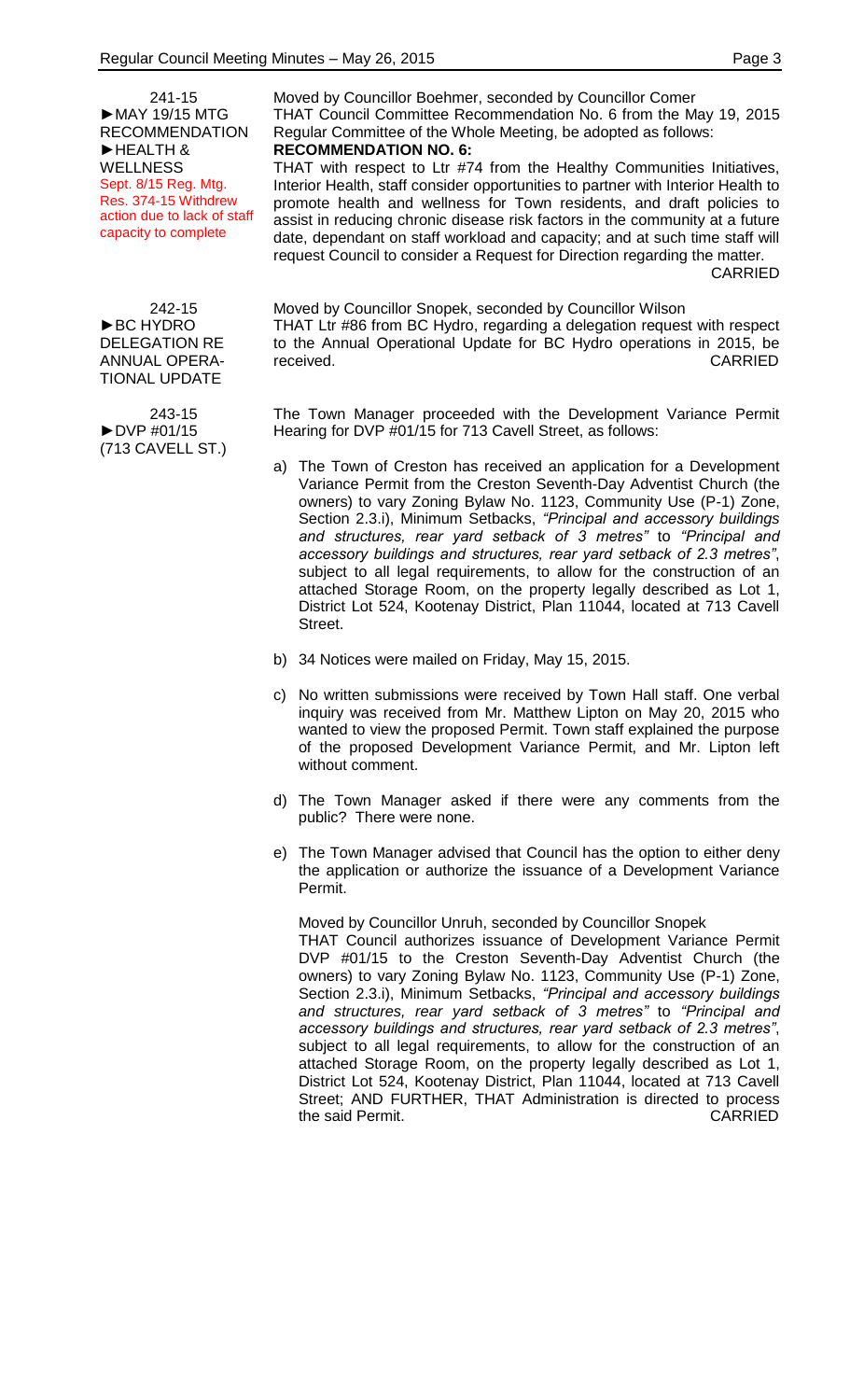| 244-15<br>$\triangleright$ DVP RE<br>2215 BIRCH ST.                                                                                                | Moved by Councillor Elford, seconded by Councillor Comer<br>THAT Ltr #305 from Gilles Pierre Dicaire and Wendy Berge, and Ltr #330<br>from the Director of Municipal Services, both with respect to a<br>Development Variance Permit Application for the property located at 2215<br>Birch Street, be received; THAT Council consider the application for<br>Development Variance Permit DVP #02/15 to Gilles Pierre Dicaire and<br>Wendy Berge (the owners) for the property legally described as Lot 12,<br>Block 1, District Lot 891, Kootenay District, Plan 9201 (2215 Birch Street),<br>to vary Zoning Bylaw No. 1123, Zone R-1, Single Family Residential,<br>Section 2.8.i) Minimum Setbacks, "Principal buildings, front yard setback of<br>6.1 metres" to "Principal buildings, front yard setback of 4.2 metres", to<br>allow for the addition and construction of an attached Carport; AND<br>FURTHER, THAT staff is directed to proceed with the required public<br>notice for the Development Variance Permit Application to vary the front<br>yard setback from 6.1 metres to 4.2 metres.<br><b>CARRIED</b> |
|----------------------------------------------------------------------------------------------------------------------------------------------------|----------------------------------------------------------------------------------------------------------------------------------------------------------------------------------------------------------------------------------------------------------------------------------------------------------------------------------------------------------------------------------------------------------------------------------------------------------------------------------------------------------------------------------------------------------------------------------------------------------------------------------------------------------------------------------------------------------------------------------------------------------------------------------------------------------------------------------------------------------------------------------------------------------------------------------------------------------------------------------------------------------------------------------------------------------------------------------------------------------------------------|
| 245-15<br>DEV. PERMIT RE<br>801 VANCOUVER ST.                                                                                                      | Moved by Councillor Boehmer, seconded by Councillor Elford<br>THAT Ltr #331 from the Director of Municipal Services, regarding the<br>Development Permit application for the property located at 801 Vancouver<br>Street, be received; AND FURTHER, THAT Council approves the<br>issuance of Development Permit No. DP 01/15 for 801 Vancouver Street<br>(as per the draft Development Permit No. DP 01/15 attached, which forms<br>a part of these minutes as Appendix 'II'), that would allow for the<br>development of a mixed-use commercial development known as the<br>"Cherry Wood Distillery", pending receipt of an Irrevocable Letter of Credit,<br>in the amount of \$25,000.00.<br><b>CARRIED</b>                                                                                                                                                                                                                                                                                                                                                                                                              |
| 246-15<br>DEMENTIA<br><b>FRIENDLY COMM.</b><br>Sept. 8/15 Reg. Mtg.<br>Res. 374-15 Withdrew<br>action due to lack of staff<br>capacity to complete | Moved by Councillor Unruh, seconded by Councillor Comer<br>THAT Ltr #325 from the Alzheimer Society of BC, regarding becoming a<br>'Dementia Friendly Community', be received; AND FURTHER, THAT<br>when capacity allows, staff bring forward a report for Council's<br>consideration, detailing how the Town can work with the Alzheimer Society<br>of BC for Creston to become a 'Dementia Friendly Community', within<br>existing budget and manpower capabilities.<br><b>CARRIED</b>                                                                                                                                                                                                                                                                                                                                                                                                                                                                                                                                                                                                                                   |
| 247-15<br>$\blacktriangleright$ FIBRE<br><b>TECHNOLOGY</b><br><b>SERVICES</b>                                                                      | Moved by Councillor Snopek, seconded by Councillor Elford<br>THAT Ltr #302 from Tercel Telecom Ltd., regarding fibre technology<br><b>CARRIED</b><br>services, be received.                                                                                                                                                                                                                                                                                                                                                                                                                                                                                                                                                                                                                                                                                                                                                                                                                                                                                                                                                |
| 248-15<br>DOG PARK FOR<br><b>SMALL DOGS</b><br>Sept. 8/15 Reg. Mtg.<br>Res. 374-15, Refer to<br>2016 Budget                                        | Moved by Councillor Wilson, seconded by Councillor Comer<br>THAT Ltr #323 from Deborah Munro, regarding dog park options for small<br>dogs, be received; AND FURTHER, THAT staff provide a report to Council<br>on the existing park facilities that could possibly accommodate a<br>designated small dog park area; and the report also to include a review of<br>the current Parks Policy/Bylaw with respect to the restriction of dogs in<br><b>CARRIED</b><br>Town parks.                                                                                                                                                                                                                                                                                                                                                                                                                                                                                                                                                                                                                                              |
| 249-15<br>REVITALIZATION<br><b>TAX EXEMPTION</b><br>(COMMERCIAL<br>AREAS)                                                                          | Moved by Councillor Wilson, seconded by Councillor Comer<br>THAT Ltr #327 from the Town Manager, regarding a proposed<br>Revitalization Tax Exemption Program Bylaw, be received; AND<br>FURTHER, THAT staff is authorized to proceed with the required<br>legislative process to bring forward for Council's consideration, a<br>Revitalization Tax Exemption Program Bylaw for the development of new<br>commercial businesses, or the redevelopment of existing commercial<br>businesses in the Town's zones that permit commercial uses, based on<br>the following criteria:<br>Exemption Program for a maximum ten year period with 100% tax<br>exemption for the first five years and 50% exemption for the<br>second five years of the Program, on the assessed value of the<br>improvements;<br>Minimum eligible project value (as determined by the Chief Building                                                                                                                                                                                                                                                |
|                                                                                                                                                    | Official) of \$50,000 for renovations and \$150,000 for new<br><b>CARRIED</b><br>commercial construction.                                                                                                                                                                                                                                                                                                                                                                                                                                                                                                                                                                                                                                                                                                                                                                                                                                                                                                                                                                                                                  |
| <b>BYLAWS</b><br>250-15                                                                                                                            | Moved by Councillor Boehmer, seconded by Councillor Snopek                                                                                                                                                                                                                                                                                                                                                                                                                                                                                                                                                                                                                                                                                                                                                                                                                                                                                                                                                                                                                                                                 |
| BYLAW 1819<br>(ADOPTION)                                                                                                                           | THAT Water Rates and Regulations Amendment Bylaw No. 1819, 2015,<br>be adopted.<br><b>CARRIED</b>                                                                                                                                                                                                                                                                                                                                                                                                                                                                                                                                                                                                                                                                                                                                                                                                                                                                                                                                                                                                                          |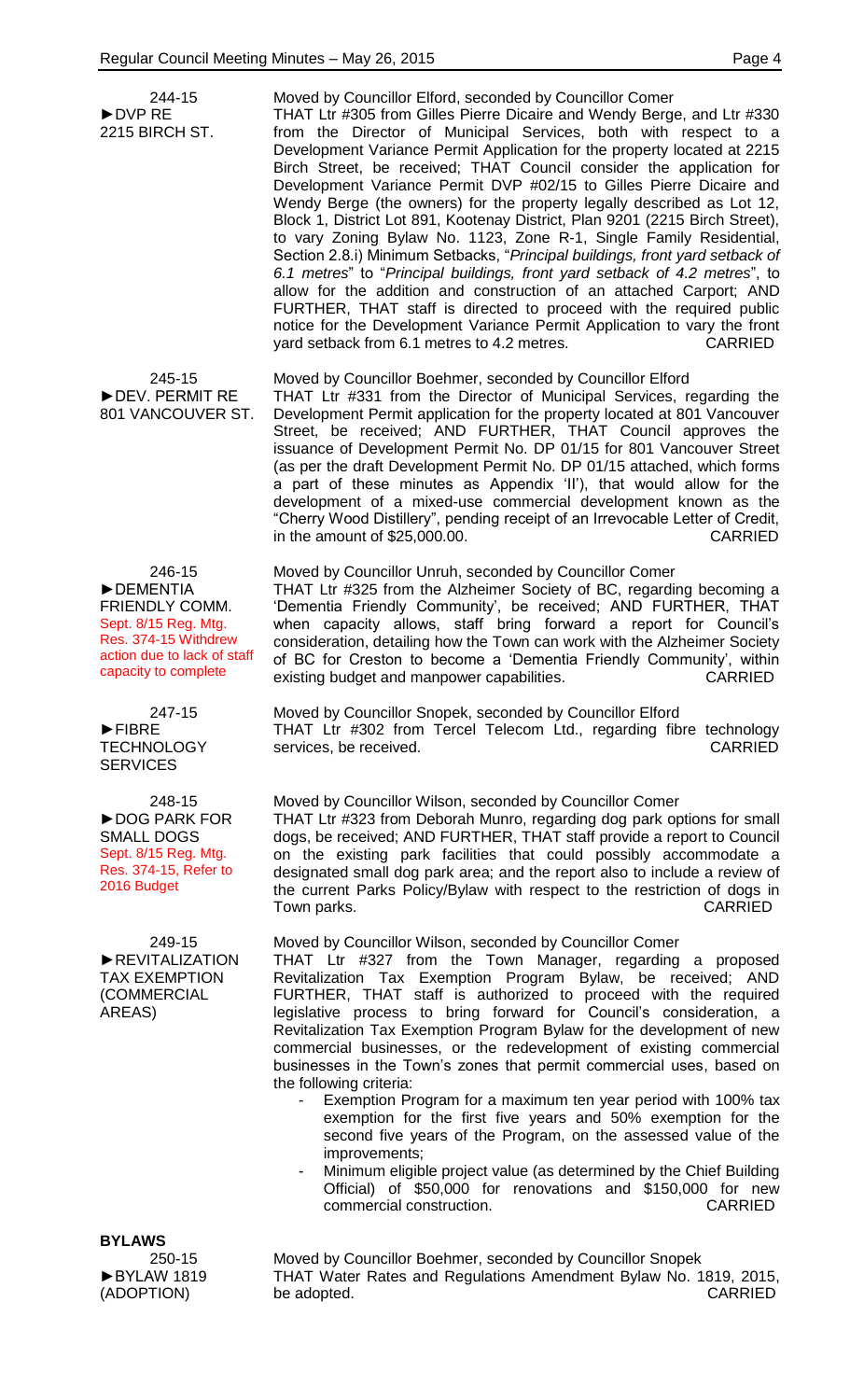| 251-15<br>BYLAW 1820<br>(ADOPTION)                                                  | Moved by Councillor Boehmer, seconded by Councillor Unruh<br>THAT Fees and Charges Amendment Bylaw No. 1820, 2015, be adopted.<br><b>CARRIED</b>                                                                                                                                                                                                                                                                                                 |
|-------------------------------------------------------------------------------------|--------------------------------------------------------------------------------------------------------------------------------------------------------------------------------------------------------------------------------------------------------------------------------------------------------------------------------------------------------------------------------------------------------------------------------------------------|
| 252-15<br>DOMESTIC WATER<br><b>SUPPLY</b>                                           | Moved by Councillor Snopek, seconded by Councillor Comer<br>THAT the verbal report by the Manager of Engineering, regarding the<br>status of the domestic water supply to the Town of Creston, be received.<br><b>CARRIED</b>                                                                                                                                                                                                                    |
| 253-15<br>COMMITTEE OF<br>THE WHOLE<br><b>AGENDA</b>                                | Moved by Councillor Snopek, seconded by Councillor Boehmer<br>THAT the Regular Committee of the Whole Meeting agenda, as presented,<br>be received.<br><b>CARRIED</b>                                                                                                                                                                                                                                                                            |
| <b>NEW BUSINESS</b><br>254-15<br>$\blacktriangleright$ PARADE<br><b>INVITATIONS</b> | Moved by Councillor Snopek, seconded by Councillor Wilson<br>THAT the verbal report by Mayor Toyota with respect to invitations for the<br>Town of Creston to participate in parades in various communities, be<br>received.<br><b>CARRIED</b>                                                                                                                                                                                                   |
| <b>REPORTS OF REPS.</b><br>CLR BOEHMER                                              | Councillor Boehmer reported on his attendance at a CDYF Community<br>Advisory Committee meeting, and participation in the Business Walk event<br>and the Annual Blossom Festival Parade.                                                                                                                                                                                                                                                         |
| CLR COMER                                                                           | Councillor Comer reported on her attendance at a Network Society<br>meeting, a CDYF Community Advisory Committee meeting, a Trails<br>Committee meeting and participation in the Business Walk event.                                                                                                                                                                                                                                            |
| CLR ELFORD                                                                          | Councillor Elford reported on his attendance at a C.V. Thundercats Annual<br>General meeting, and his participation in the Business Walk event and the<br>Annual Blossom Festival Parade.                                                                                                                                                                                                                                                        |
| CLR SNOPEK                                                                          | Councillor Snopek reported on his attendance at an Arrow Creek Water<br>Commission meeting and participation in the Annual Blossom Festival<br>Parade.                                                                                                                                                                                                                                                                                           |
| CLR UNRUH                                                                           | Councillor Unruh reported on her attendance at a C.V. Chamber of<br>Commerce meeting and participation in the Business Walk event and the<br>Annual Blossom Festival Parade.                                                                                                                                                                                                                                                                     |
| CLR WILSON                                                                          | Councillor Wilson reported on her attendance at an Arts Council meeting<br>and participation in the Business Walk event and the Annual Blossom<br>Festival Parade.                                                                                                                                                                                                                                                                               |
| MAYOR TOYOTA                                                                        | Mayor Toyota reported on his attendance at an RDCK Board meeting, a<br>Municipal Finance Authority Trustee meeting, a C.V. Health Working<br>Group meeting, a Coffee Talk session, and participation in the Business<br>Walk event and the Annual Blossom Festival Parade and events.                                                                                                                                                            |
| 255-15<br>RECEIVE<br><b>REPORTS</b>                                                 | Moved by Councillor Comer, seconded by Councillor Snopek<br>THAT the verbal Reports of Council, be received.<br><b>CARRIED</b>                                                                                                                                                                                                                                                                                                                   |
| <b>GIVING OF NOTICES</b>                                                            | 1. COTW - June 16 (Meeting with School Board in Nelson), July 21, Aug.<br>18, Sept. 15, 2015<br>2. COUNCIL – 2nd & 4th Tuesdays each month (June 10, 23, July 14,<br>Aug. 11, Sept. 8, 29, 2015)<br>3. FCM (Edmonton) – June $5 - 8$ , 2015<br>4. Canada Day, July 1, 2015<br>5. UBCM - Vancouver - Sept. 21 - 25, 2015<br>6. Santa Parade - Dec. 5, 2015                                                                                        |
| <b>QUESTION PERIOD</b><br>COUNCIL<br><b>REMUNERATION</b>                            | The Media asked the intent of Council's resolution regarding the Council<br>remuneration. The Town Manager advised that Council has directed staff<br>to bring forward a policy for Council's consideration that would implement,<br>as of January 1, 2016, a remuneration for Council members that is the<br>average for Council members in other municipalities of a similar size, with<br>the remuneration being reviewed on a regular basis. |